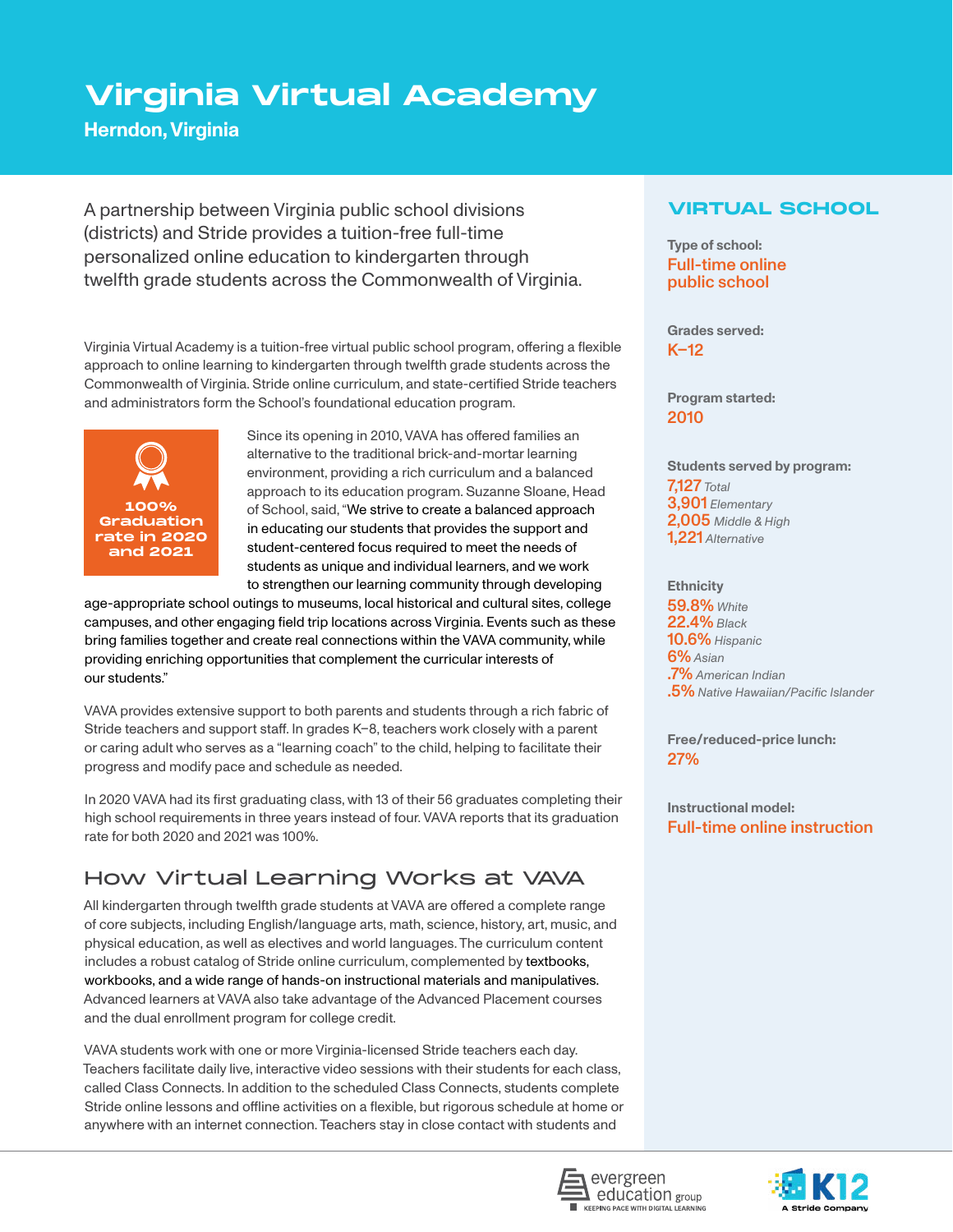#### **PROGRAM HIGHLIGHTS**

The Virginia Virtual Academy (VAVA) is a tuition-free virtual school program of eleven public school divisions in Virginia offering statewide enrollment.

Stride provides the online curriculum, state-certified teachers, and administrative and support staff.

Over 7,000 students across the Commonwealth of Virginia were served by VAVA in the 2020-2021 school year.

The school's first two graduating classes, 2020 and 2021, achieved a 100% graduation rate.

Nearly one in four 2020 graduates completed their high school studies in three years instead of the typical four-year program.

VAVA offers numerous Advanced Placement and Honors courses, in addition to many extracurricular activities, such as national clubs, E-Sports, National Honor Society, and a student leader program.

families via phone, email, and the Online School platform to ensure they are supported and challenged.

To encourage student socialization, VAVA offers many extracurricular activities, such as K12 national clubs, E-Sports, National Honor Society, a student leader program, and student advisory councils. Learning coaches and students are encouraged to attend extracurricular gatherings at least four times per year to promote non-academic socialization.

To get students and families off to a strong start, VAVA provides a beginning of year orientation for both students and parents or caregivers. Students learn how to use their technology for learning, including how to interact with their teachers and submit assignments. Parents and learning coaches are trained on how to monitor student progress and support students during their learning process. The learning coach role is most critical in kindergarten through 8th grade. As students enter their high school years, the lessons become more self-directed, and students are supported to work more independently. During the first few weeks of school, VAVA administers diagnostic tests for each subject area to determine the best grouping for students and Class Connect assignments.

#### **A Typical Week for a VAVA Student**

A typical week for a VAVA student includes weekly preparation time, daily Class Connects, and independent study time on Stride online lessons and offline academic and social activities. Some students may choose to focus on one subject a day, while others work on multiple subjects each day. To achieve satisfactory progress, VAVA students are expected to average about six hours on schoolwork each day, depending on grade level.

#### **A Typical Week for a VAVA Student**

#### **Weekly Preparation**

On Sunday nights, learning coaches are encouraged to help students prepare for the week ahead, including gathering appropriate materials, manipulatives, books, and other preparation appropriate for each subject area.

#### **Teacher-led Live Video Classes – Class Connects**

Several days during each week, a student engages in regularly scheduled Class Connects for each subject, led by their VAVA teacher and attended by other students assigned to the same class. Students directly interact with their teachers and other students during Class Connects. If a student is struggling, they may be required to attend more Class Connects for extra support and differentiated instruction. When a student is exceling, they can work more independently and may engage in fewer Class Connects. If a student does not attend Class Connects on a regular basis, the VAVA support team will intervene to help get the student back on track.

#### **Independent Study – Stride Online Lessons and Offline Activities**

In addition to the scheduled Class Connects, students engage in online and offline independent Stride lessons and activities on a more flexible, personalized schedule throughout the week. Stride online curriculum is aligned to the Virginia Standards and adapts to student performance, allowing them to move at their own pace. Data are collected in every lesson through student activity, as well as formative and summative assessments. To move to a new lesson, students must master the objectives. The adaptive curriculum is designed to move quickly through content the student understands well, as gauged by lesson assessments, while focusing on the content areas students are struggling with. Through the Stride learning platform, students schedule and plan the order of their online lessons and review their daily attendance and progress. VAVA educators are available via phone, email, and web conferencing to support students and learning coaches at home. VAVA educators schedule meetings as needed to provide personalized support.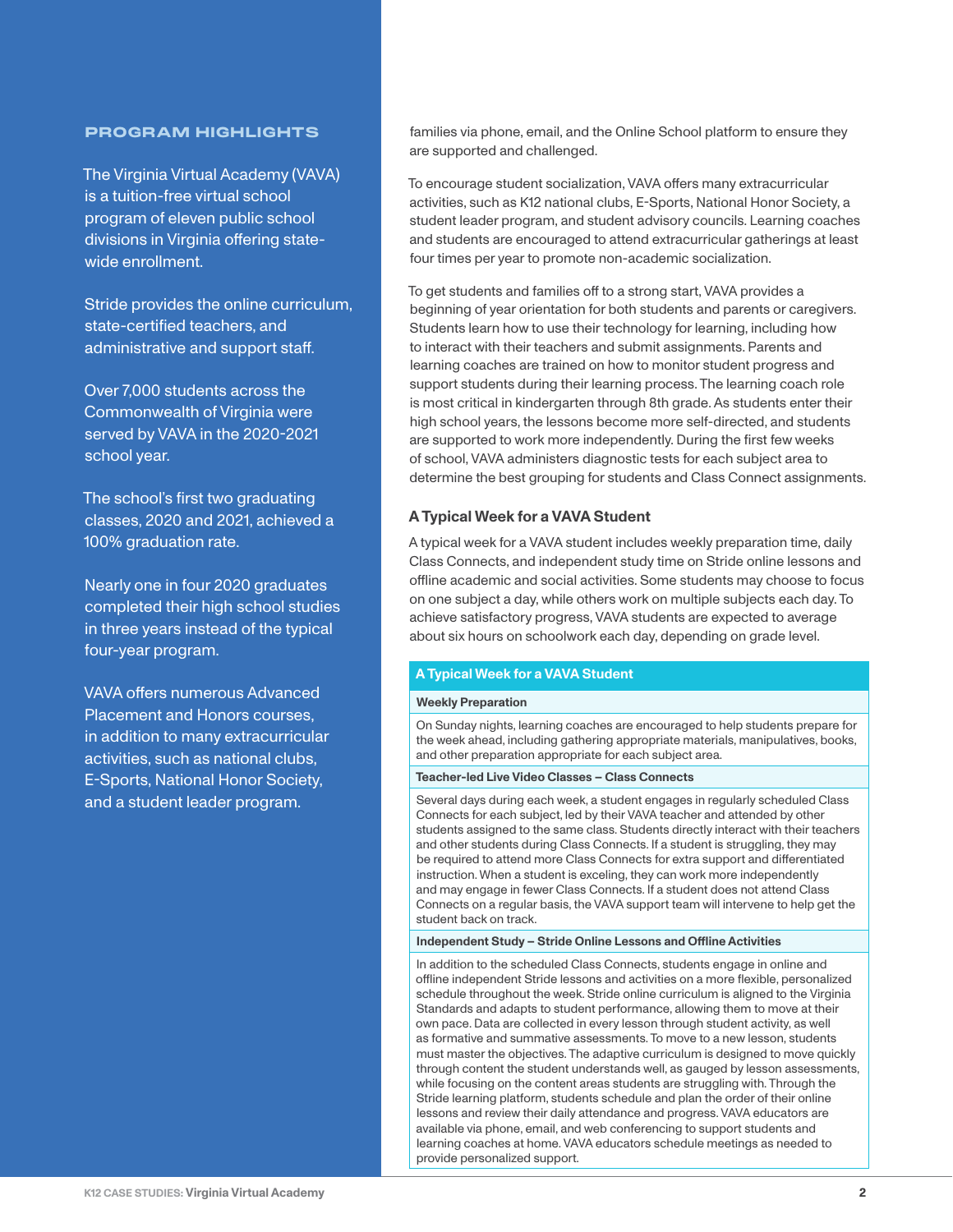## Faculty and Staff Provide Comprehensive Support

When it comes to student success, VAVA faculty and staff provide comprehensive support. Teachers and support staff constantly monitor student progress to ensure students are progressing on a regular basis. Sloane explained, "Our teachers review data, which may indicate, for example, that some students have completed five lessons really quickly and some others might be logging on at 1:30 in the morning. At that point, our staff will reach out to students and parents to try to understand any issues and develop specific supports for those students." For example, a student may benefit from a schedule change to better support their learning in a particular subject. Each student's schedule is unique based on their learning and support needs and their interests. Learning coaches are periodically asked to attend meetings with teachers to stay informed of their child's progress.

VAVA has implemented a three-tier engagement and compliance program to help support student needs, as follows:

- **•** Tier 1 Universal Student Supports: All students receive basic interventions to increase academic outcomes and engagement.
- **•** Tier 2 Increased Interventions: Universal supports have not been successful and additional layers of support are added.
- **•** Tier 3 Compliance and Administration: Student is not making progress. Attendance may be a concern. School administration gets involved.

Additional support for students and family learning coaches is available 24/7 via web conferencing, email, and phone for:

- **•** Customer Care assistance using the learning management system, shipment of materials.
- **•** Technical Support for Stride-issued equipment or systems.
- **•** Enrollment Support assistance with enrolling students.

Approximately seven percent of VAVA students qualify for special education services that can include academic support by licensed special education teachers, speech therapy, occupational therapy, and psychological evaluations. When students qualify for special needs, VAVA will provide 504 and/or IEP learning supports to students, including custom curriculum, special testing environments, and assistive technology. Most special needs students are supported through a co-teaching model that consists of a general education teacher and a special education teacher working in tandem through Class Connect sessions. Special education teachers additionally work with students one-on-one to meet and accommodate their needs.

Approximately twenty-seven percent of VAVA students are considered economically disadvantaged. This status is designated if a student is eligible for free/reduced-price meals or Medicaid, receives TANF (Temporary Assistance for Needy Families), or identifies as either migrant or experiencing homelessness. VAVA has a family support team and a family resource coordinator to support these families with academics and wrap around supports, including mental health, food security, family-related issues, and more. While this wide range of supports is available, Sloane emphasizes that these supports are offered rather than pushed on families. Sloane said, "We're here to help as needed, but we don't want to intrude in places where it's a parent's decision."

English learners are supported through an immersion program that adapts to students' needs in math and language arts. In the 2019–2020 school year, VAVA had 47 active English learners receiving support, with approximately half being closely monitored to provide increased levels of support.

Additional support provided by VAVA includes school counseling, mental health support, diagnostic achievement testing to measure growth, college and career counseling, and intensive academic intervention programs.